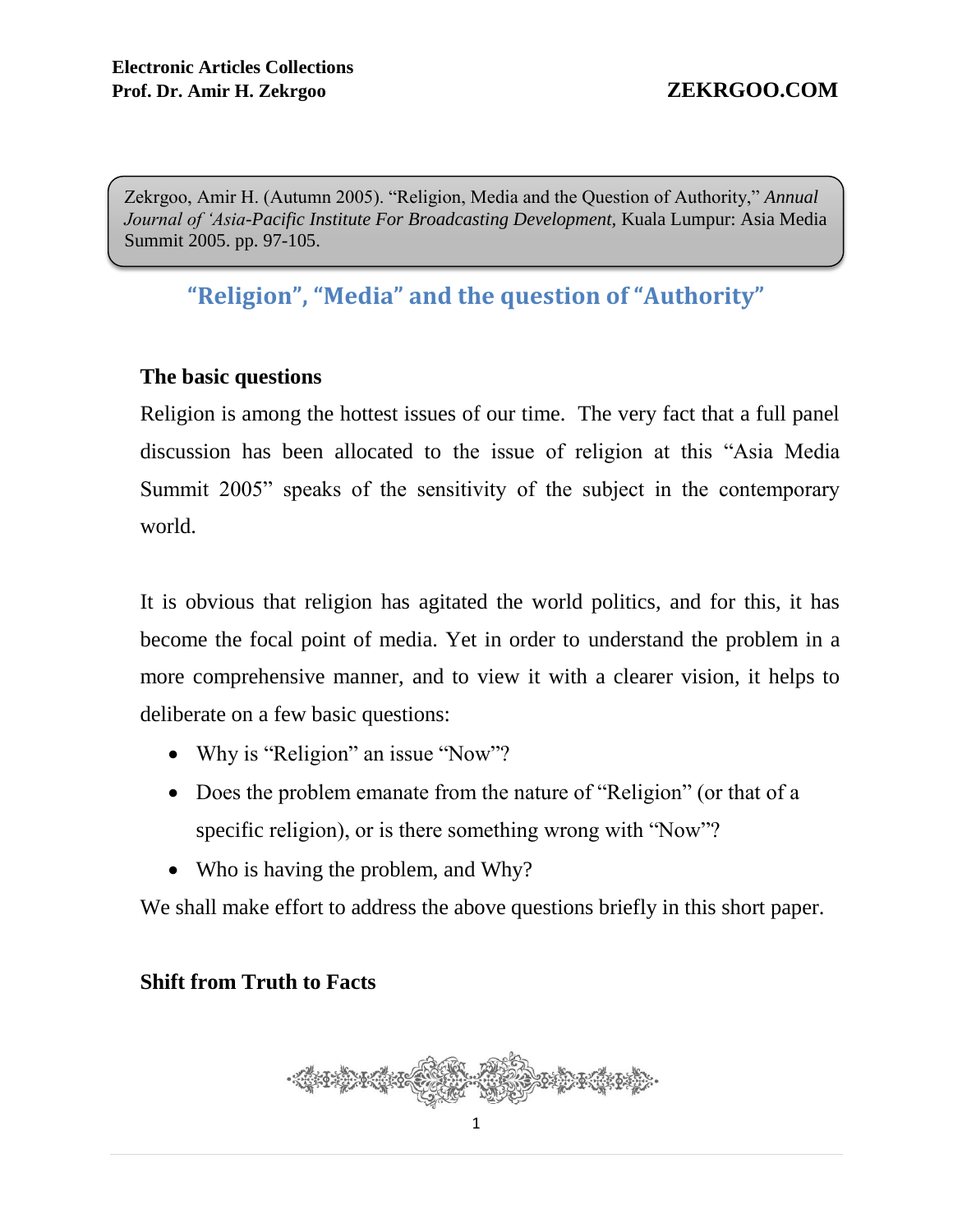Political powers either take religion as a form of threat that challenges their authority, while other take side with it in order to materialize aims that aren't necessarily religious. And the audience, who is, in most cases, not quite aware of the games played behind the screen, is pushed in different directions by the "media" fleetingly, hoping to get hold of the "truth" in the roller coaster ride of "information"; as time goes by he finds the ride more and more interesting, develops a taste for it; an attraction that eventually turns to addiction: the ride that media provides is entertaining, colorful, abundant and constant. Gradually the audience becomes 'enlightened'; he is now 'liberated' from the burden of search for "Truth" and understands that the enjoyment lies in spending time with the news itself, and not worrying so much about the outcome, for if the ride ends and the global soap opera is deprived of its exciting scenes life becomes too flat to bear. 'Truth' is no longer an issue; it is not entertaining enough, nor it makes money. The 'news' we encounter comprise 'fragmented facts', and the way these fragments are composed, in many cases, follow the pattern suggested by the super-powers to be played in the game of global politics. But the irony remains that neither the politicians, nor the audience are totally at ease with the issue of religion, specially that aspect of it which makes 'hot news' more often than anything else.

Our notion of peace too has undergone essential transformation in the age of modernization. 'Peace' from a religious view, is directly linked with spirituality. This inner tranquility is eventually supposed to find manifestation in society and is hoped to spread to the world. So the whole concept of peace

 $\mathbb{R}$  $\Rightarrow$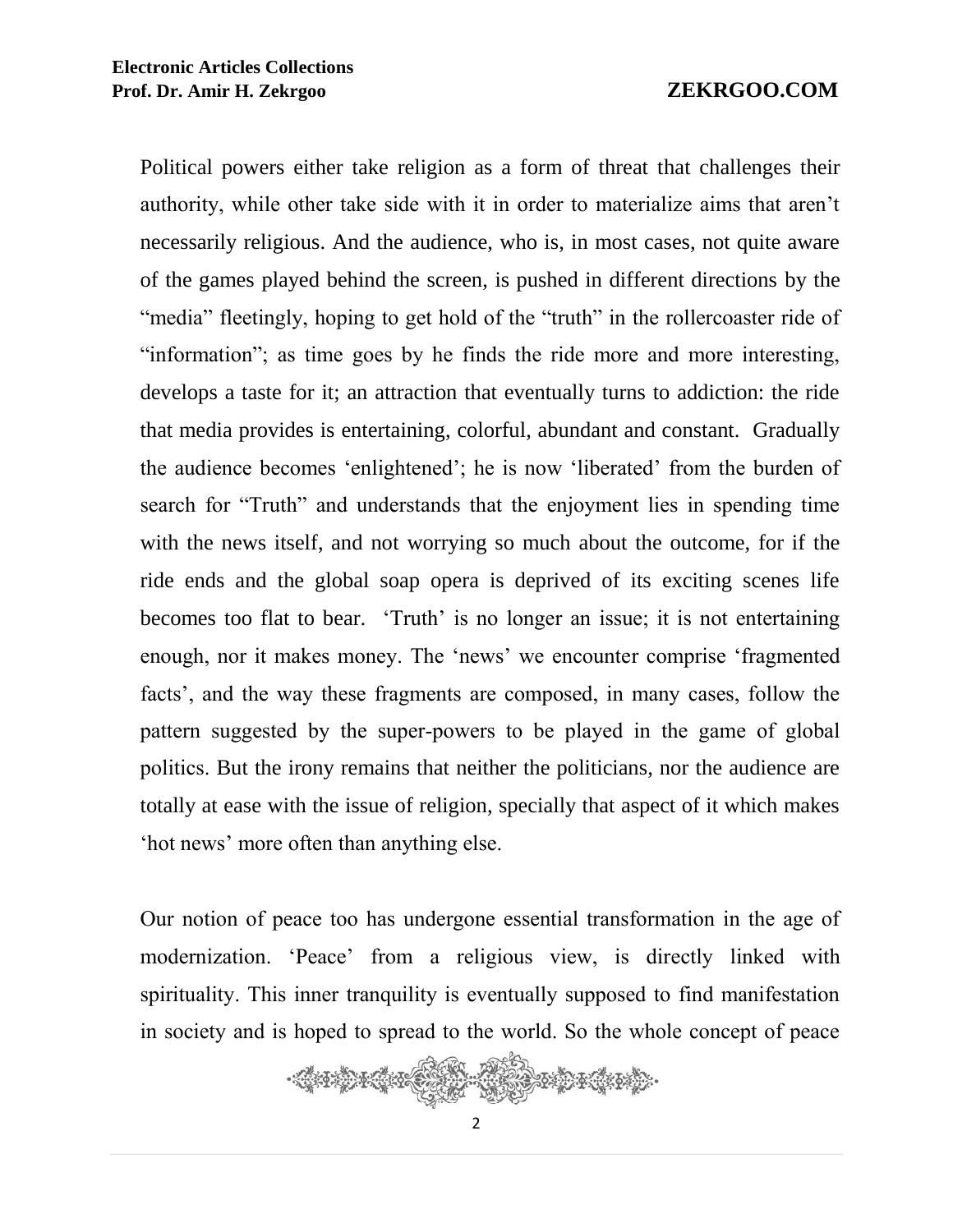has a spiritual foundation in a religious context; and therefore social peace can happen only after the inner peace is accomplished. Our modern world perceives the notions of 'inner' and 'outer' in a new manner that is diverse from that of tradition; we talk about 'inner peace' in a psychological context; we study human behavior and introduce 'meditation techniques' to calm us down. Every minute a 'new' discovery is 'reported', either in the domain of exact sciences or in the realm of humanities and social studies

The 'information' is inflating; but what about 'knowledge and wisdom'; have we become wiser? The answer to this essential question is unfortunately negative for the 'trust' is lost. Lack of trust leads to suspicion, suspicion generates anger, anger causes enmity and enmity may result in violence, and violence is what we see in news on a daily basis. Our world lacks that 'inner peace', and this is also reflected in its outer reality. The fact is that the interest in the 'Age of Information' is shifted from inner presence to the outer present, from the spiritual essence of the very Man to the accidents of his outer ego; wisdom weakens when ego rules. Reality is fragmented into minute particles that we call 'data'. Selected samples of these fragments are communicates to the people through media. In this selection, however, the media cannot act independent and fair.

On the one hand there exists 'the political factor': The political superpowers who also own the major news broadcasting empires communicate their views more prominently than any other, to persuade the residents of the globe that

 $\mathbb{R}$  $\bigcirc$   $\bigcirc$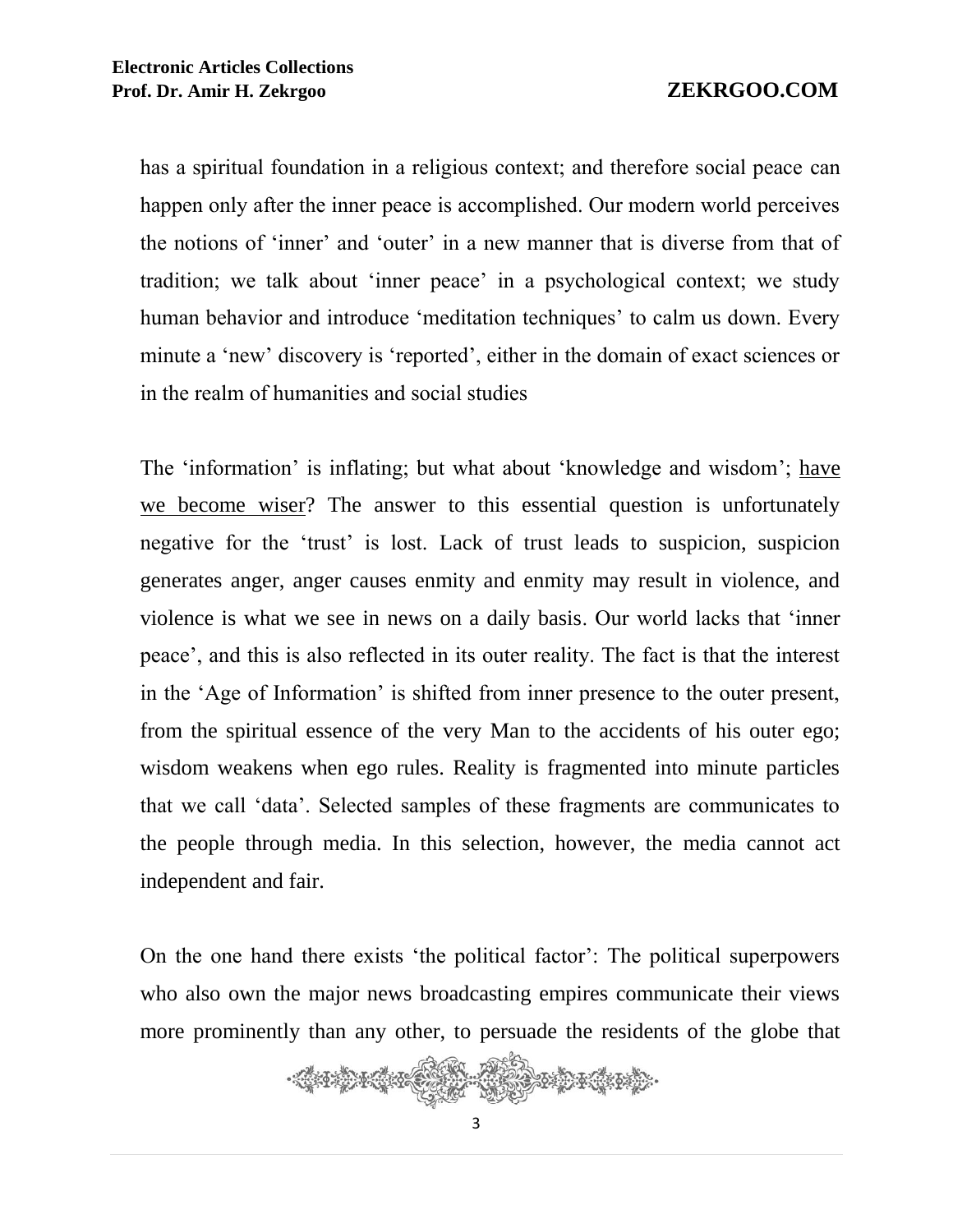their way is the ultimate way and their solution is the only one; the mentality is reflected in a well-known statement by the US president in his crusade to bring about the New World Order: "Either you are with us or against us". It is but natural that the media as a whole unit, despite the hard work of many honest individuals who have risked their lives in many instances to provide us with the naked truth, cannot promote a reality that would contradict the interest of those who own them.

On the other hand is the "entertaining factor"; the media has to amuse and entertain people constantly through finding and providing "Interesting news" that sells and hence justifies their presence. For this, news channels must be able to compete with television serials and soap operas, and they have been successful to do so: the world news is imbedded with countless fragments of colorful information that is presented in a much more artistic manner than ever, and is certainly more convincing, as is the case with our feature films. Entertainment comes first; a sex scandal connected to a pop singer, for example, or breast cancer of a porno star has undoubtedly more entertaining quality than a scientific discovery based on decades of hardship and research. The news media thrives on conflicts, for as the dictum says, "If it bleeds it leads".

### **Religion and the New World Order**

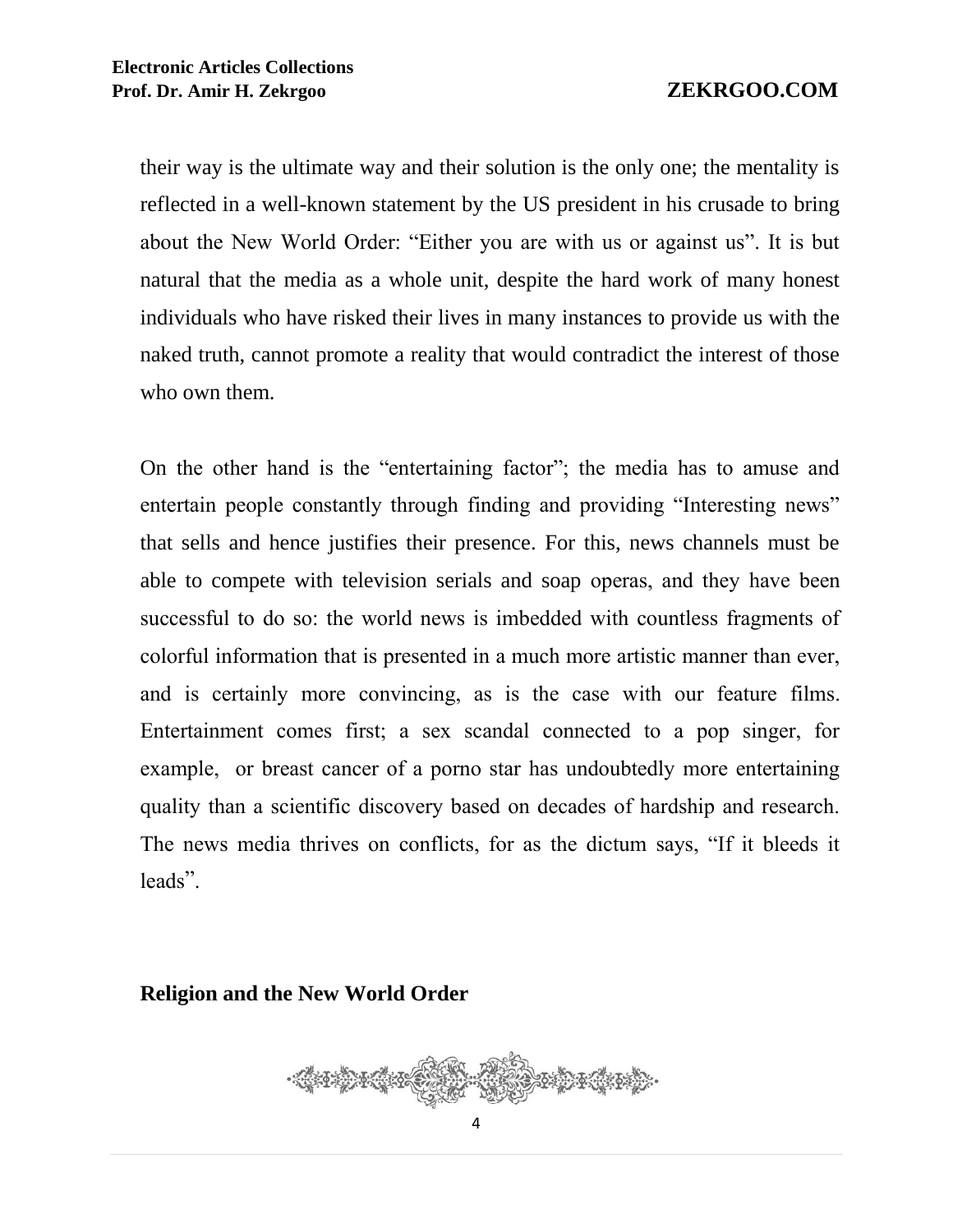The notion of Religion, in its broader sense, is as old as the history of mankind; religious belief has been an inseparable part of man's nature at least until the emergence of the "Modern era". Religion was the very first 'media' that provided man with information, knowledge and wisdom; it was through religion that man discovered himself and understood his relation with the worlds within and without – the pre-life (the world that he came from), the life (world that he experiences with his mind and physical senses), and the after-life. The world of religion is infinite; man's true identity is not therefore confined in a time-bound world of senses and of his power of 'mind'; instead he is regarded as an immortal entity whose 'self' transcends the boundaries of time and space. Man's duty towards other beings – physical as well as metaphysical, human, animal, and the natural environment in general – is governed by an 'Authority' that is believed to be transcendental. 'The World Order', as perceived in the worldview of religious man, is therefore a divine system in which faith in God and the hereafter stand fundamental.

But the world order that he faces today is different and new; it's called the New World Order (NWO). To many people, especially the Muslims, the New World Order is rather a 'New Western Order' prescribed for the world. Furthermore, to them, the way this "Order" is being implemented, does not merely imply a new 'arrangement' or 'system', but it rather involves 'force, command and demand'. "The philosophy of the NWO in concise words can be explained in the Western expression, "White man's burden" which in turn can be explained in another western claim, 'a mission of civilizing people'". Globalization too,

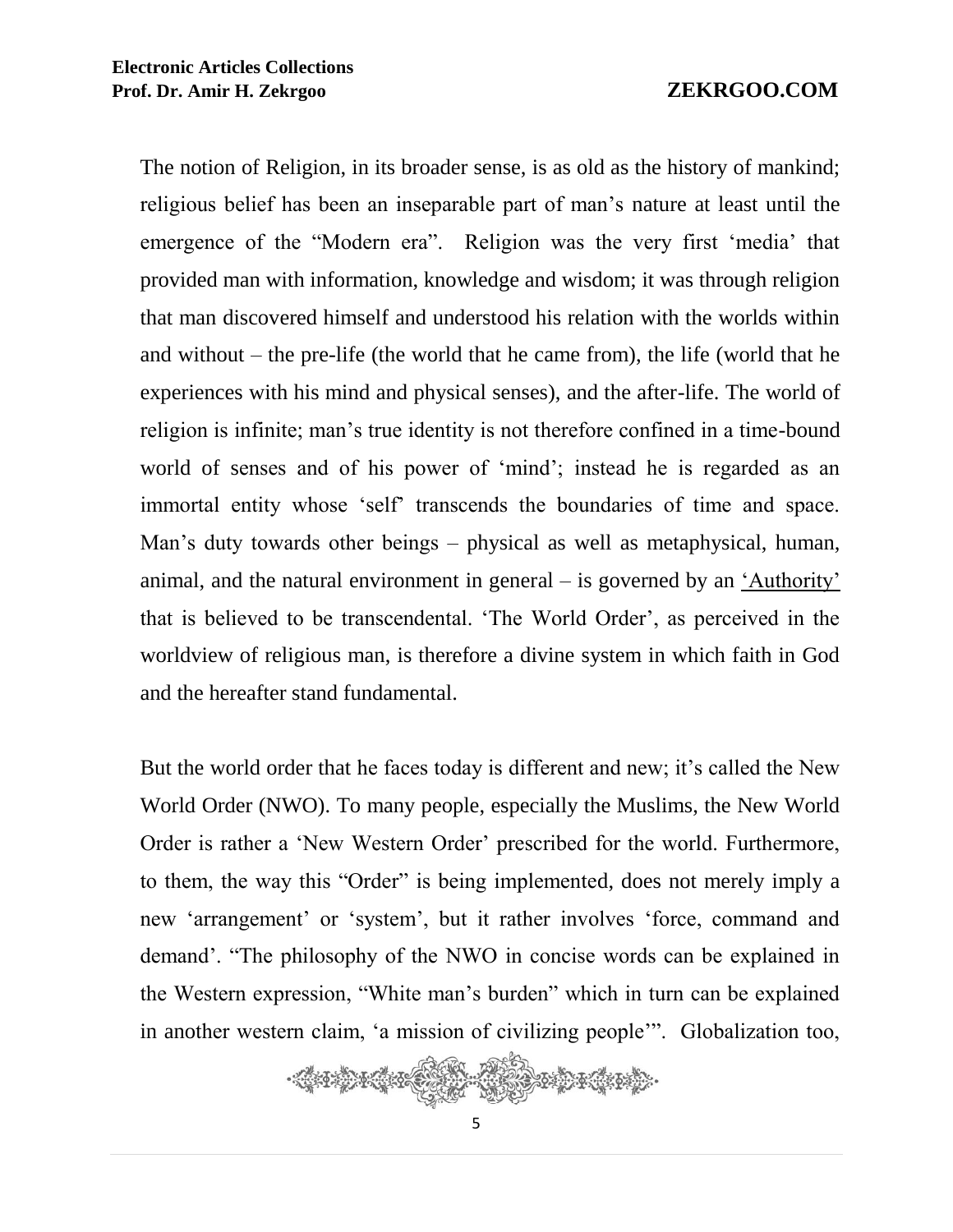with 'free trade' as its focal point, is viewed as a new form of Western colonialism, for, those who benefit the most from it are the Western powers who already have their control over a major part of the world economy, and with materialization of Globalization the path will be smoothened for the spread of Western Capitalism to take control over areas that have so far been able to survive with a different system of economy and of thought. On the other hand, no true religious system can accept an authority that establishes "money and trade" as the axis-mundi of the universe; a system in which Money is deified but God and Religion are reduced to aspects of "cultural diversity" does not please a man of faith.

## **Religion and 'Cultural Diversity'**

'Cultural diversity' too, like Globalization, is a popular subject of the day; everyone agrees that the diversity of cultures must be preserved. But why, all of a sudden, has it become crucial to keep the diversity alive?

- Is 'cultural diversity' now in the list of endangered species?
- What factors have led such beautiful phenomenon to the verge of extinction?

Thinking about the above questions could be enlightening and may lead to very interesting results. First of all, it is a sad fact that the beautiful diversity that has taken form on the face of earth through a very slow and natural process in the course of thousands of years is being threatened. The invaluable treasure known to us as Cultural Diversity is the embodiment of wisdom and beauty of the traditions that were responsible for their creation. Through the harmonious

《卷子卷》张卷张 STAR BART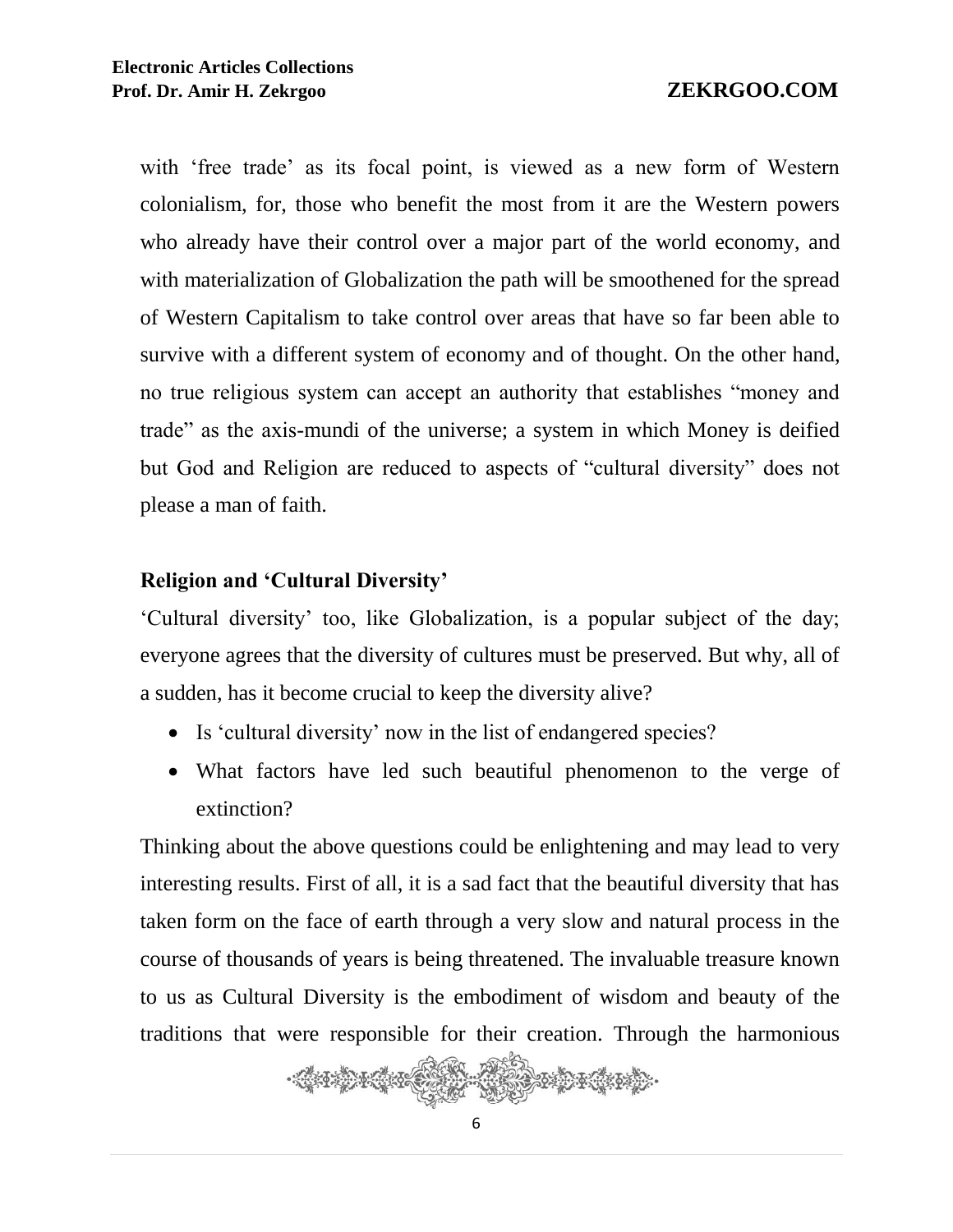blend of beauty and wisdom they gave birth to the highest forms of art, architecture, music, literature and drama. 'Wisdom' for the seers of those traditions was the 'inner beauty', while 'beauty' to them meant the 'embodiment of wisdom' in the realm of senses. The backbone of much of such diversities was in fact from religion. In the words of Herbert Read: "*The relation between art and religion is one of the most difficult questions that we have to face. We look back into the past and see art and religion emerging hand in hand from the dim recesses of pre-history. For many centuries they seem to remain indissolubly linked; and then, in Europe, about five hundred years ago, the first signs of breach appear. It widens, and in the High Renaissance we have an art that is … aiming to express nothing beyond the artist's own personality. The history of Western art after Renaissance is checkered and discordant… and finally we begin to think that there can be no great art, or great periods of art, without an intimate link between art and religion.*" 1

It is sad that Cultural Diversity, in the contemporary political vocabulary, refers mostly to the surface layer of cultures: things such as rituals, costumes, food, and the like are the main focus of attention; it hardly involves a thorough understanding of the philosophical and religious principles behind such diverse appearances. Preservation of cultural diversity is therefore looked upon more like preservation of outdated antiquities in a museum collection: be it an antique robe or an icon, a gold coin or a sacred talisman, they need to be preserved and kept intact, preferably "out of context"; the robe is not to be worn, the icon not

 $\overline{a}$ <sup>1</sup> Herbert Read, The Meaning of Art, 1972, London, p.82

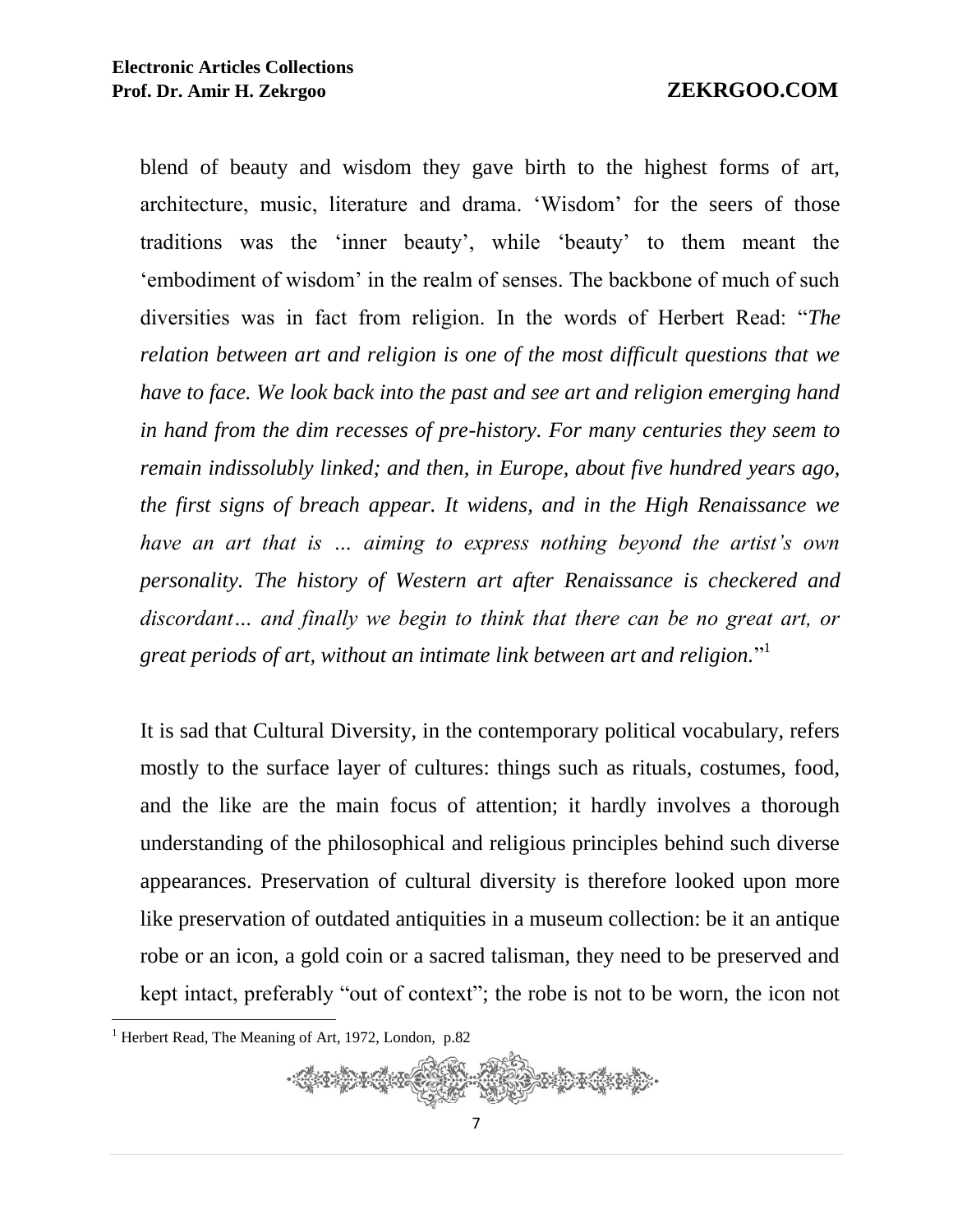to be worshiped, the coin shall not be spent and the talisman is deprived of its supernatural powers. In other words it is not the 'spirit' that is meant to be preserved, only the form. When the soul is weakened the very existence is endangered, and it does not matter how carefully we treat the body; when the soil is not cared for, and the environment does not suit the growing, cosmetic preservations cannot help much. Modernism and Industrialization, along with the profit-oriented concept of Globalization, have created from man a greedy monster that is never fulfilled: Modernization was the first real threat to traditional way of life; the spread of industrialization in the traditional societies – that took place systematically with the intention of more profit for the business owners – destroyed many small local factories and imposed a new style of life that belittled the local way of living that was based on traditionalreligious values. Globalization, as is being pursued by the economical/political powers, is by itself a great threat to the very principle of diversity. The campaign gained momentum through the influence of mass media. At the beginning the whole process looked glamorous and very "progressive" as it implied a process of 'civilizing the uncivilized' and 'modernizing the backward'. But now we come to realize the destructive effect of modernization and industrialization over the very traditions which provided man with the precious diversity; something that he took for granted for a very long period.

The game gets more confusing when it comes to dealing with the problem of religion. Faith is a different domain altogether. We often use the expression, "Seeing is Believing"; this cliché refers to the domain of matter and exact

 $\bigotimes^{\mathbb{Z}}\mathcal{D}^{\mathbb{Z}}$ 《秦王集》张秦王《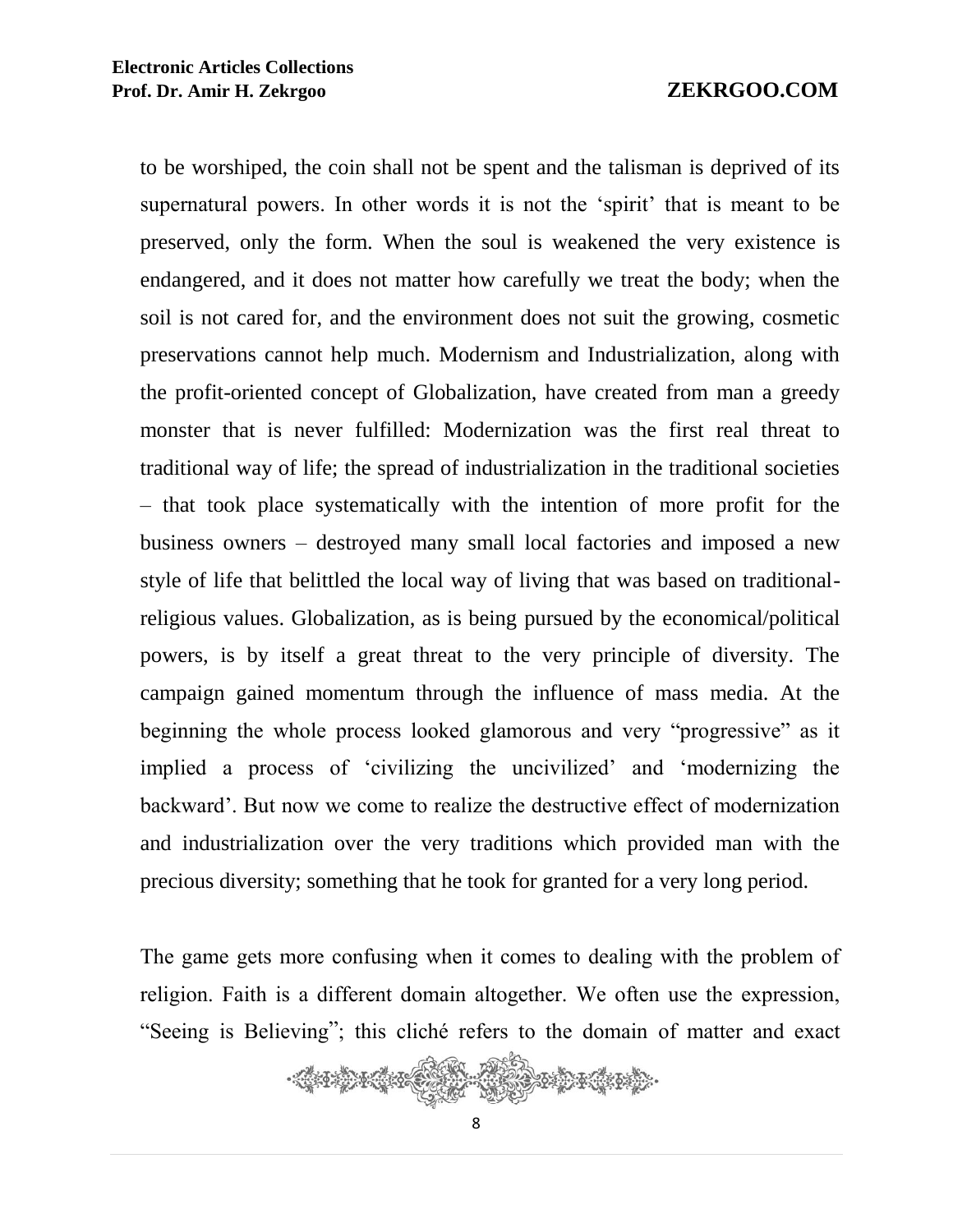sciences and implies that "Only physical or concrete evidence is convincing"; that observation comes first and is then followed by the approval of the observer with regard to the reality of the observed. In the realm of religion, however, faith, that is believing, precedes seeing; that is to say there are certain realities that transcend the temporal senses, that only the eyes of a believer can perceive; those who do not believe, according to the Qur'an, have eyes that do not see, have ears that do not hear for "God has set a seal on their hearts and on their hearing, and on their eyes is a veil…" (Qur'an 2: 7, 16:108). Seeing, hearing and believing – the very system by which media operates – in a religious world view, operate according to different values and principles that may be understood only by the language of faith; this is where a dialogue with religion can initiate. We must accept that religion addresses the issue of reality in a different level: 'information' would be considered harmful unless it leads to 'Knowledge', and knowledge would do no good unless it is guided by rays of Wisdom and is put into action; It seems that wisdom has lost its credibility in the age of information, for "we have more degrees but less sense, more knowledge, but less judgment, more experts, yet more problems, more medicine, but less wellness". Wisdom lies only in the domain of faith, for God is its sole source. So, one has to understand the nature of faith in order to be able to deal with it. Our fellow journalists and media people may find my approach idealistic, and may feel that in this age of information and communication, the media does not have the luxury of time, to go beyond the crust of unveiled facts and to dive deep into the domain of what I call 'the concealed reality of faith". I do not wish to sound idealistic. In fact I wish for